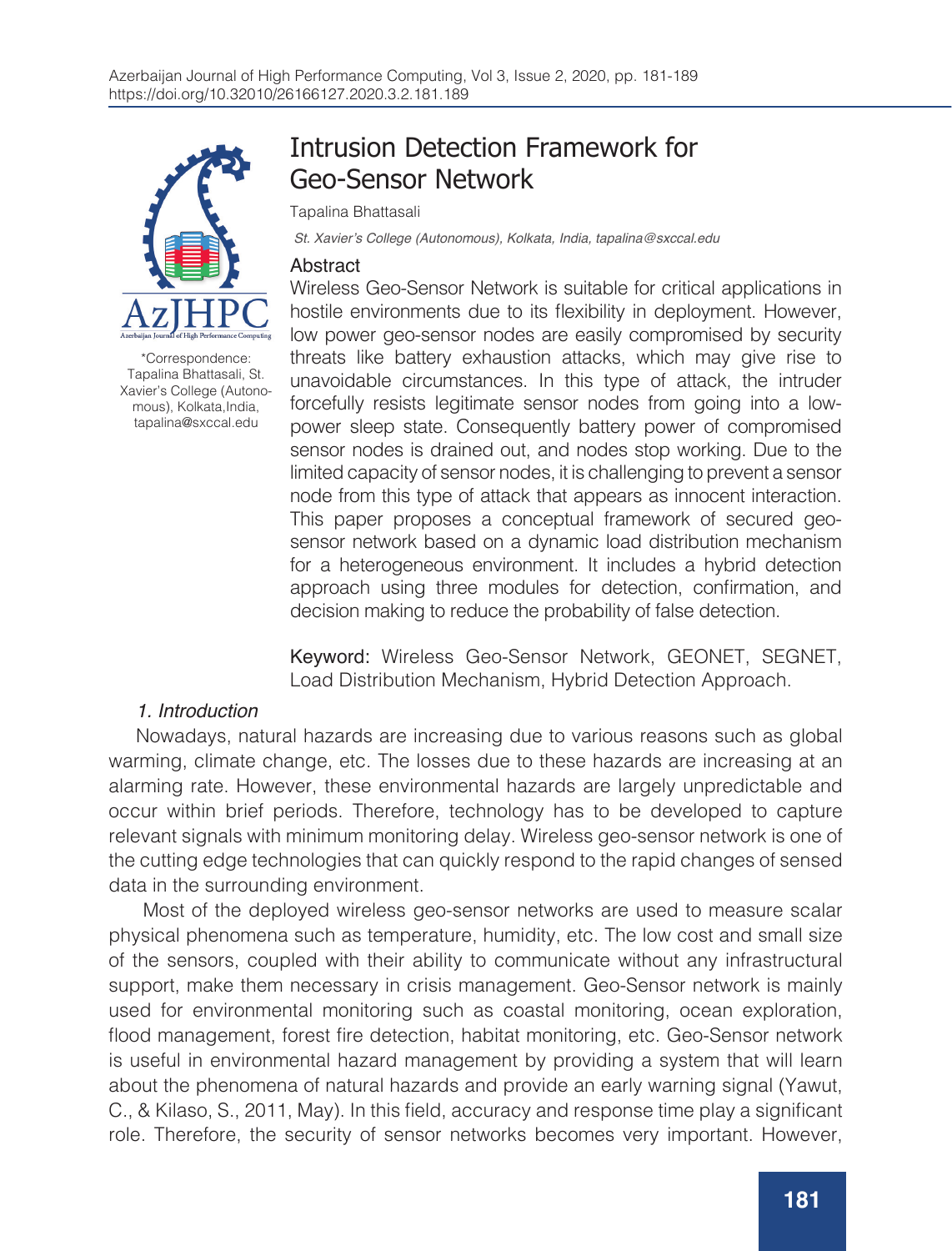applications of geo-sensor become useless if the delay due to anomaly is too large. Incorrect or unavailable query results may cause severe damage.

Geo-Sensor network is much more vulnerable to battery exhaustion than conventional networks due to the limited capability of sensors and the lack of centralized monitoring and management in sensor networks. The target of battery exhaustion attack (Stajano, F., & Anderson, R., 1999, April) is to maximize the affected node's power consumption, thereby decreasing its battery life. Maximum security can be achieved by designing an effective intrusion detection framework (Bhattasali, 2012), whose purpose is to provide alerts about the possible intrusion, ideally in time to stop the attack or to mitigate the damage.

The remainder of this paper is organized as follows. Section II explains the problem domain. Section III consists of an outline of the proposed system model. A conclusion follows it in section IV.

#### 2. Security of IoT

According to Marco Conti et. al. (2011) wireless sensor networks represent a particular class of multi-hop ad hoc networks that are developed to control and monitor events and phenomena where research works are still expected to address technical problems ranging from QoS to privacy, security and trust, specialized network scenarios, or the usage of sensor networks in challenging environments.

The nature of geo-sensor network deployment in severe geographical terrains makes it impossible to recharge sensor nodes' battery power. Quick battery depletion leads to sensor nodes' death, and eventual shut-off occurs in the network either fully or partially. The absence of infrastructure also makes it challenging to detect security threats, often resulting in reduced Quality of Service (QoS). If a monitoring sensor node gets affected by an intruder, then the node can behave abnormally, and alarms might be generated at the wrong times. This may lead to incorrect decisions in environmental hazard management. The transmission of critical information may get blocked or may not occur, when a relay node is affected by an attack. As a consequence, rescue operations may get delayed, and emergencies may develop.

Therefore, security solutions are vital for the wider acceptance and use of sensor networks and have to be designed with efficient resource utilization. The need of the day is to design a model for detecting intrusions accurately in an energy-efficient manner. For this reason, a conceptual framework is proposed to extend the lifetime of the network, even in the face of battery exhaustion attack.

#### 3. Proposed Model

In this section, a novel framework has been proposed for detecting intrusion in a wireless geo-sensor network. It uses a cluster-based mechanism (Chen, R. C., Hsieh, C. F., & Huang, Y. F., 2010) in an energy-efficient manner that enhances network scalability and lifetime. In this framework, energy efficiency can be achieved using a load distribution mechanism where low energy nodes are assigned sensing. Dynamic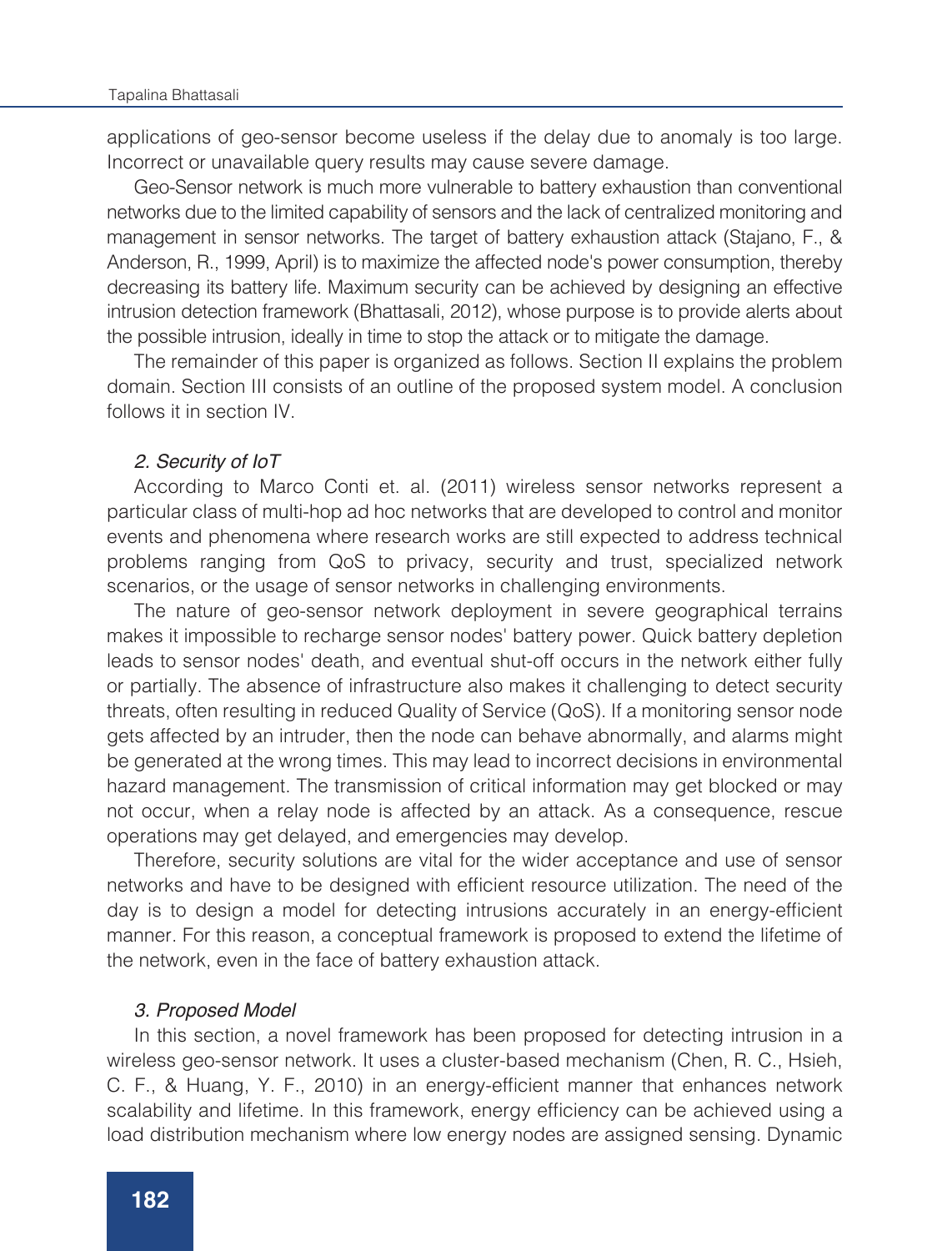property (Huo, G., & Wang, X., 2008, June) is considered here to overcome the sudden death of sensor nodes.

In the proposed framework, nodes at different layers are categorized into three different types depending on their battery capacity; (i) Base node (ii) Intelligent node (base nodes which are not attached to micro-server),(iii) Simple node. Depending on the functionality, sensor nodes are categorized into the following designations such as Gateway Node (GN), Cluster Owner (CO), Monitor Node (MN), Zone Owner (ZO) and Sensing Node (SN). There are several types of sensing leaf nodes for sensing temperature, humidity, light, pressure, rainfall, wind speed, etc. Participant nodes in the SEGNET model are defined here, depending on their functionality.

GN: One type of base node having high capacity among other nodes.

CO: One type of intelligent node which has maximum energy level, degree (number of nodes within its coverage area), and minimum distance among all neighbors of GN. It acts as the controller of the cluster area. It is capable to take the final decision regarding the intrusion.

MN: One type of intelligent node with minimum distance from cluster owner and maximum energy among all neighboring nodes of cluster owners. It is responsible for checking data flow to analyze network traffic and to detect intrusion.

ZO: One type of intelligent node whose degree is highest among all the neighbors of CO. It can collect sensing data from SN and detect anomalous behavior if any.

SN: One type of simple node for sensing events. Its detection power is disabled. Some of the assumptions are given below.

• The network is divided into clusters, which are again partitioned into zones.

• Gateway Node acts as an honest gateway to another network or access point.

• Energy contents EIN of intelligent nodes have μ times more energy than simple nodes.

The life-cycle of the nodes includes the following phases.

### 3.1. Initialization Phase

Geo-Sensor nodes are deployed. GN broadcasts HELLO MESSAGE and its nodeid and designation. GN sends a query message to acquire energy status from any node N joining the network and categorizes it according to its response. GN sets the id of the node N and other parameters.

COs are selected. CO adds nodes within its coverage area into its member list. Then MNs are selected for each cluster. ZOs are selected and add nodes within its coverage area into its member list. Pre-loaded detection modules are activated according to the designation of nodes.

Candidates can be selected randomly if more than one fulfills the selection criterion.

### 3.2. Data Collection Phase

When a query request comes from GN (Heinzelman, W. R., Kulik, J., & Balakrishnan,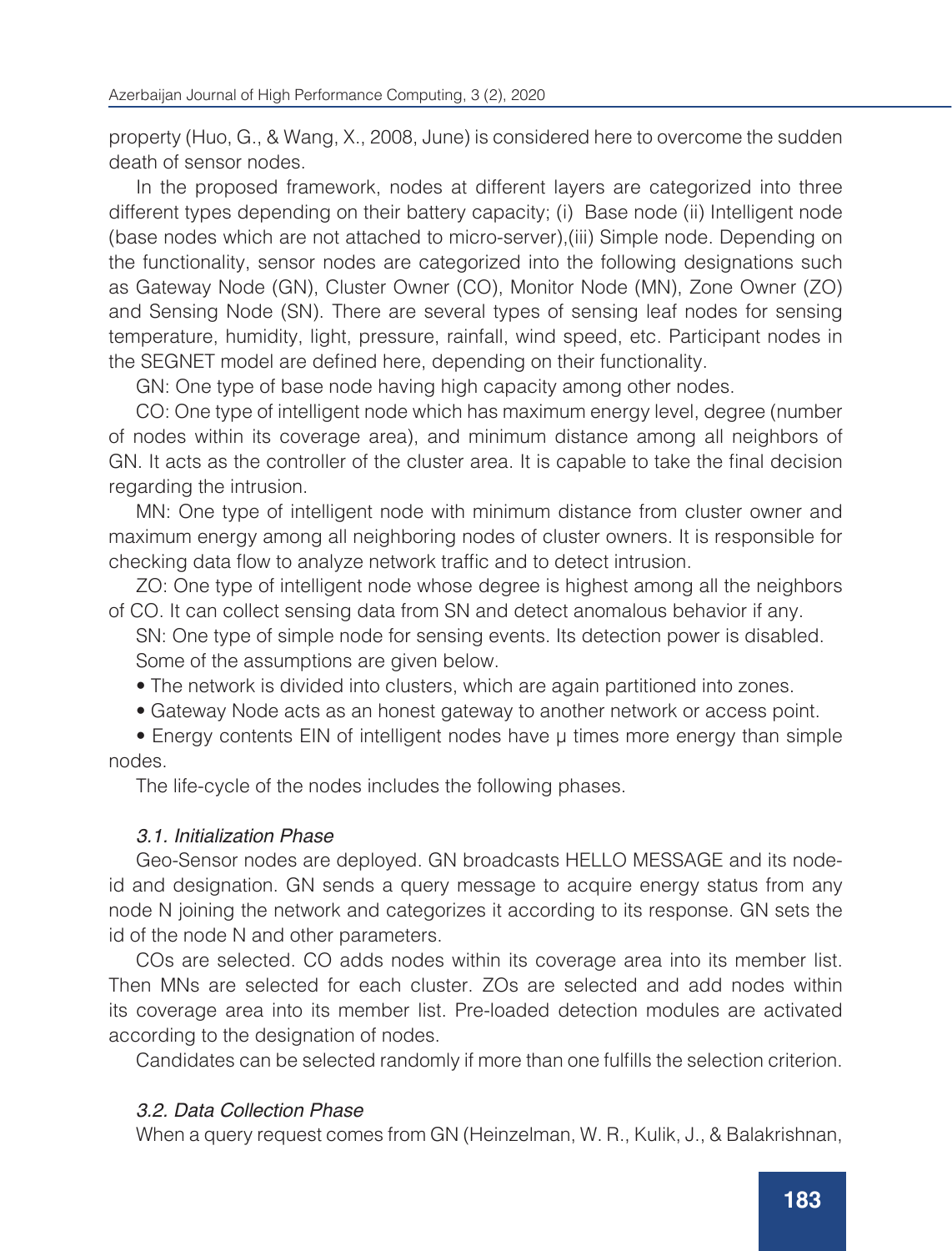H., 1999, August), the corresponding sensing node in the sleep state receives a wakeup coin (Falk, R., & Hof, H. J., 2009, June) from its ZO, which collects sensing data packets and checks anomaly. If the anomaly is detected, the corresponding packet is marked as suspected.

### 3.3. Data Transfer Phase

ZO sends packets towards CO. MN checks for intrusion during traffic flow from ZO to CO. If a real intrusion is detected, a warning ticket is sent to CO for each data packet. If warning tickets are generated for a packet from at least two different MNs, the fake packet is rejected. If the number of warning tickets received within a time interval is greater than the threshold, the sensing node is blocked. If no intrusion is detected, the packet is forwarded to GN.

If GN discovers any new node N in the middle of the duty cycle, it sends a sleep signal to node N.

 If behaviour of any sensor node deviates from normal behavior, the reconfiguration procedure takes place, or, after a predefined time-interval, the reconfiguration procedure takes place to avoid complete exhaustion of sensor nodes. During reconfiguration, detection modules of the previously selected nodes are disabled, and currently selected nodes are enabled.

Geo-Sensor network framework is deactivated, when the network lifetime reaches below the threshold value.

| Parameters                     | Description                                         |
|--------------------------------|-----------------------------------------------------|
| G_neibor {}                    | Set of neighbor nodes of GN.                        |
| $E_{\scriptscriptstyle\rm N}$  | Energy level of node N.                             |
| $E_{GN}$                       | Energy level of GN node.                            |
| Intelligent_Nd{}               | Set of intelligent nodes.                           |
| Simple_Nd{}                    | Set of simple nodes.                                |
| design(N)                      | Designation of node N.                              |
| $Distance_{N,CO}$              | Distance between node N and CO.                     |
| <b>MIN</b><br>(Dist_Cneibor{}) | Minimum distance from CO among all neighbors of it. |
| <b>MAX</b><br>(Eng_Cneibor{})  | Maximum energy level among all neighbors of CO.     |
| degree(N)                      | Number of nodes within the range of node N.         |

#### *Table 1. Data Dictionary*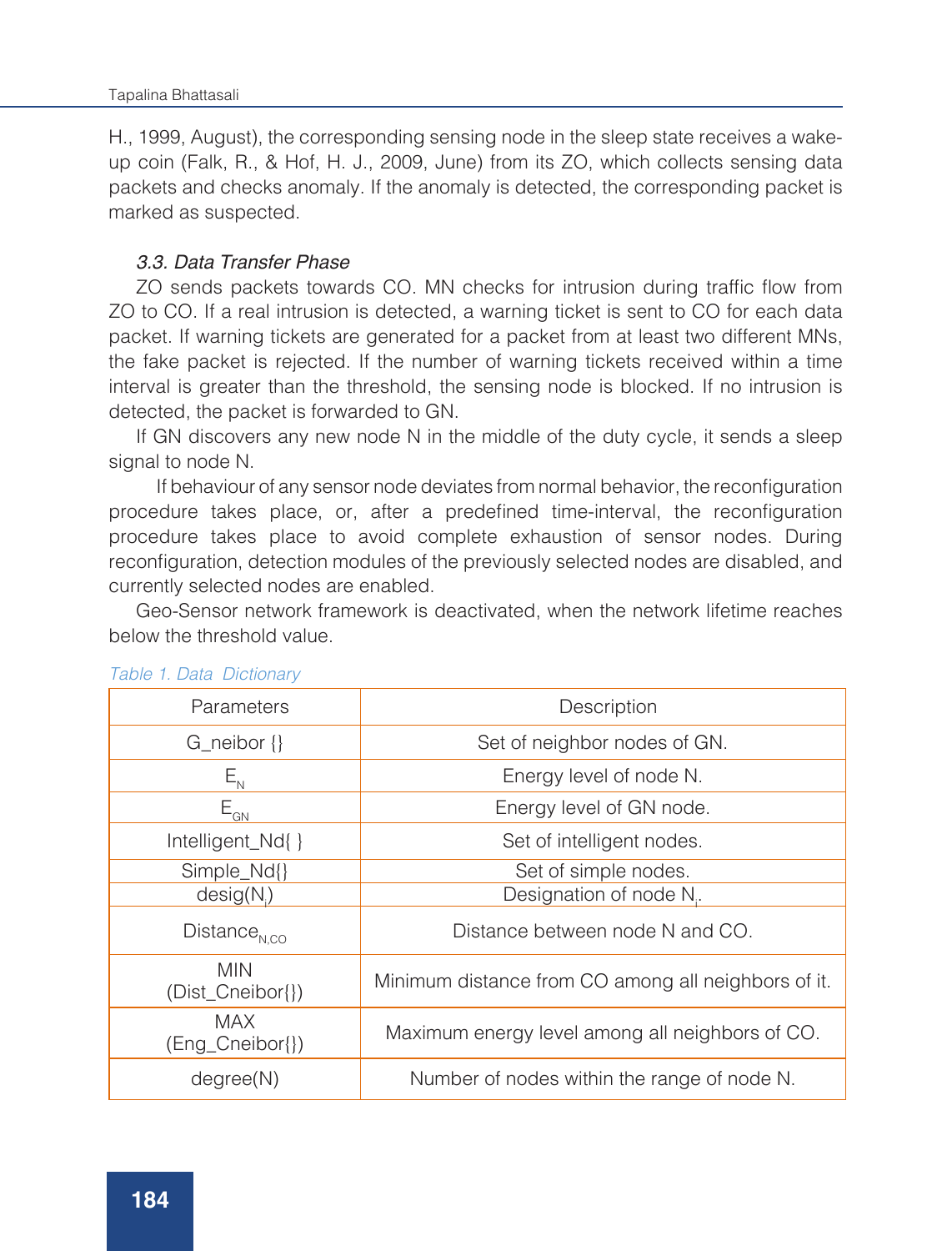Azerbaijan Journal of High Performance Computing, 3 (2), 2020

| MAX (Deg_Cneibor{})           | Maximum degree among all neighbors of CO.                                       |
|-------------------------------|---------------------------------------------------------------------------------|
| ZO_neibor{}                   | Set of neighbors of ZO.                                                         |
| <b>MAX</b><br>(Deg_Gneibor{}) | Maximum degree among all neighbors of GN.                                       |
| $Res_{B}C(N)$                 | Residual energy of node N.                                                      |
| MAX<br>(RE_Gneibor{})         | Maximum residual energy among all GN neighbors.                                 |
| $C_{\text{neibor}}\$          | Set of neighbors of CO.                                                         |
| SneiborCO{}                   | Set of simple node neighbors of CO.                                             |
| cnt(wakup(tinter))            | Number of wake-up coin received within time interval.                           |
| Th_Token                      | Threshold number of tokens.                                                     |
| Th_max                        | Maximum threshold number of packets.                                            |
| Th_min                        | Minimum threshold number of packets.                                            |
| Th <sub>ENERGY</sub>          | Threshold energy level.                                                         |
| cnt(Warning)                  | Number of warning tickets generated by one MN<br>within specific time interval. |

## Procedural Logic of SEGNET

- 1 GN broadcasts its profile and starts timer T.
- 2 If acknowledgement from N is received within timeout add node N to G\_ neibor{}.
- 3 For every N $\epsilon G$  neibor{}, GN collects energy  $E_N$ .<br>4 If E. 1(1/u)\* E. then.
- If  $E_N^{-1} (1/\mu)^* E_{GN}$  then,  $N_i$  is added to Intelligent\_Nd{ }.
- Else  $N_i$  is added to Simple\_Nd{}. 5 CO\_Select ().
- 6 Cluster\_Form().
- 7 // Selection of Monitor Node

Set desig( $N_i$ ) as MN, if Distance<sub>N,CO</sub> = MIN(Dist\_Cneibor{})

and  $E_N$  = MAX(Eng\_Cneibor{})

8 // Selection of Zone Owner

Set desig( $N_i$ ) as ZO if degree( $N_i$ ) = MAX(Deg\_Cneibor{}).

```
9 // Zone form within coverage area of ZO
```

```
 ZO collects its neighbor ids into ZO_neibor{}.
```
- 10 Collect\_Info().
- 11 Forward Packets to CO.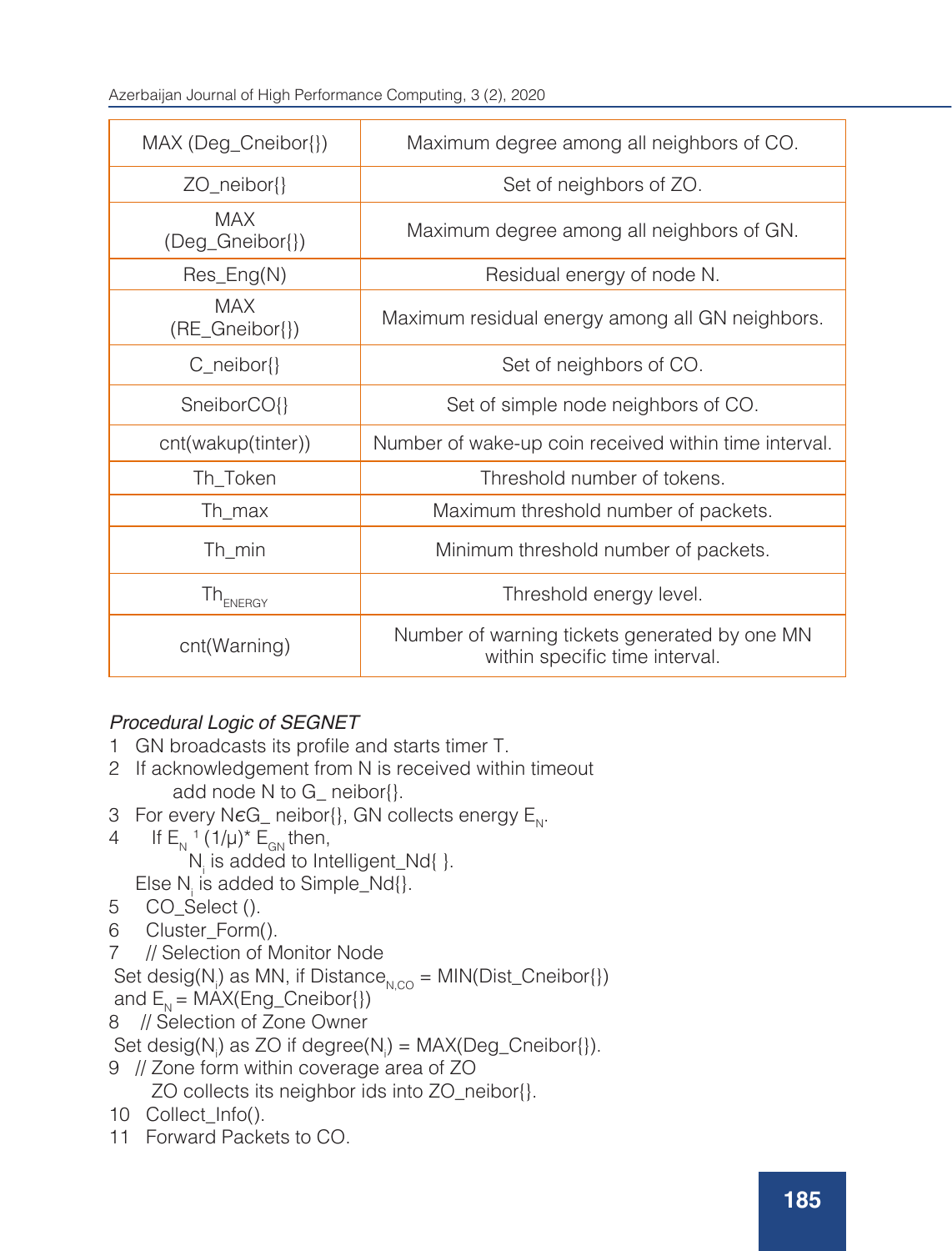12 Confirm\_Intrusion ().

- 13 Action().
- 14 ENDFOR
- 15 End

### CO\_Select()

- 1 Check whether neighbor node  $N_i$  is type of intelligent node or not.
- If  $N_i$  I Intelligent\_Nd{ } then,
- $N_{i}$  is added to candidate\_CO{ }.
	- // candidate\_CO{ } consists of all candidates of CO.
- 2 Compute degree of each neighbor node of GN.
- 3 If degree (N<sub>i</sub>)>= MAX(Deg\_GNeibor{}) then,
	- If Res\_Eng(N)>=MAX (RE\_GNeibor{}) then,  $prob(N) = 1$ .

 //Ni has the probability of becoming CO. Else exit.

4 If maturity of the node N<sub>i</sub> equals to 0 then, desig( $N$ <sub>i</sub>) is set to CO.

//maturity→ experience level 0 or 1.

- 5 Set maturity of the node is to 1.
- 6 Broadcast profile of new CO.

## Cluster\_Form()

// Procedure to form cluster within coverage area of CO.

- 1 CO broadcasts its profile and starts timer T.
- 2 Nodes that acknowledge within this period are added to C\_neibor{}.

Simple nodes are added to SneiborCO{}.

## Collect\_Info()

// Step to collect data from sensing leaf node.

- 1 GN sends query for sensing data to ZO through CO.
- 2 ZO sends wake-up coin to corresponding  $N_i$  and computes current energy level of node.
- 3 ZO calls Anomaly\_Detec().

## Anomaly\_Detec()

- // Step to detect anomaly during data transmission.
- 1 /\* check whether packet received from  $N_i$  during sleep schedule of  $N_i$  \*/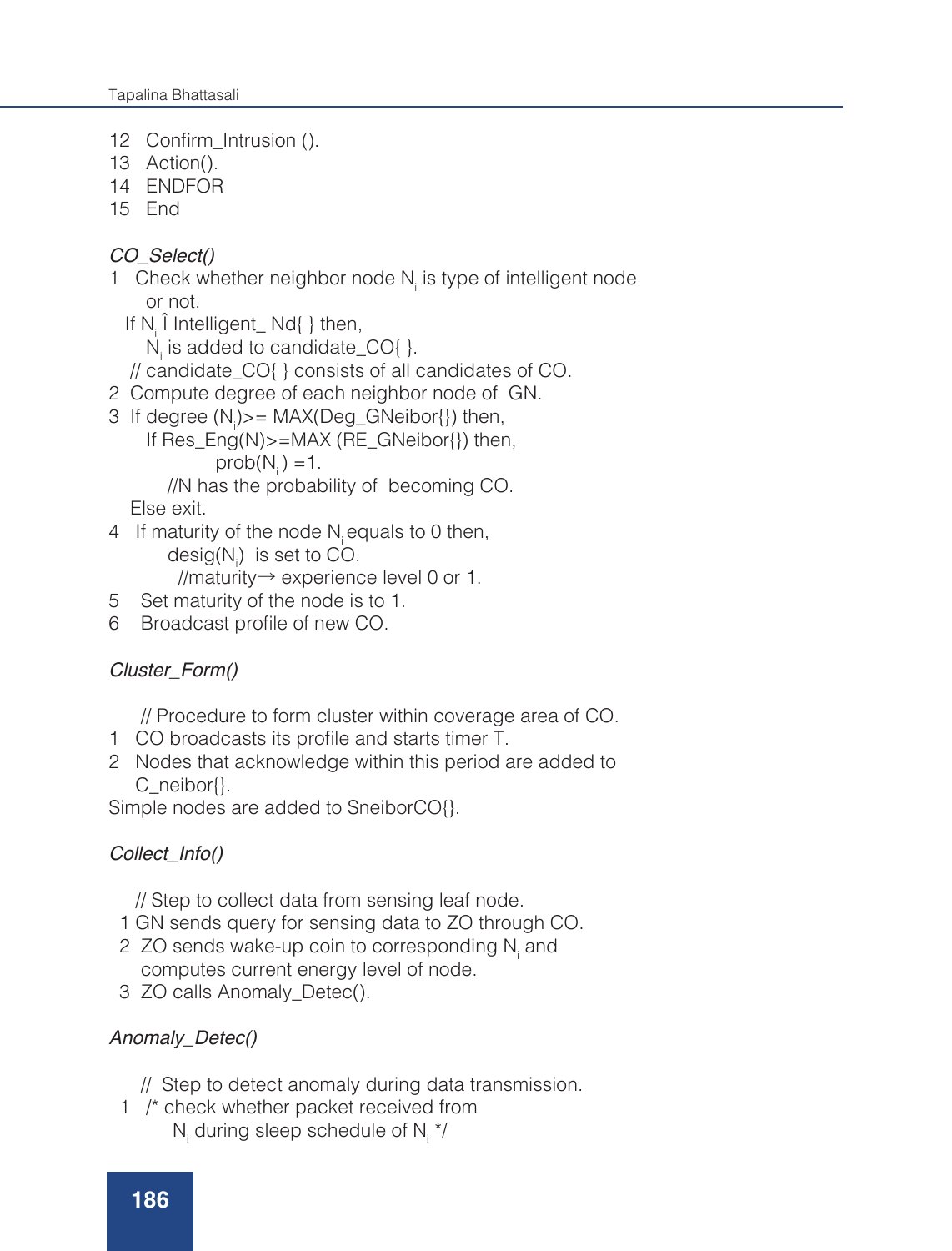- If  $T_{\text{SLP(STAT)}} \leq T1 \leq T_{\text{SLP(END)}}$  then, /\* where  $\mathsf{T}_{\text{\tiny{SLP(STAT)}}}$  and  $\mathsf{T}_{\text{\tiny{SLP(END)}}}$  represent begin and end of sleep schedule for node N<sub>i</sub> and receipt time(packet(N<sub>i</sub>))=T1\*/
- 2 /\*count number of wake-up coin received by  $N_i$  within a specific time interval\*/ If count(wakeup(tinterval)) > Th\_Token, then , anomalous event occurs.
- 3 ZO sets status(pkti)=1(suspected) to any packet from Ni , otherwise status(pkti)=0 (genuine).

## Confirm\_Intrusion()

- // During transmission, MN monitors traffic whether intrusion occurs or not.
- 1 If Th\_max <count( $p_i$  from  $N_i$ )< Th\_min then, check , if Res\_Energy(N<sub>i</sub>) <Th<sub>ENERGY</sub> then, Warning ticket generated by MN to CO.

## Action()

1 If any packet is received by CO, whose status is set to 1, but no warning is generated then,

packet is erroneous but no intrusion.

2 If CO receives warning tickets (WT) from more than one MN for the same packet then,

 CO ignores corresponding fake packet irrespective of its status field.

- 3 Related valid data packets are aggregated and forwarded to GN.
- 4 If count (Warning) > Threshold then,

 $N_i$  is blocked for further communication.

Else

N<sub>i</sub> remains under observation.

Although the procedure focuses on intrusion detection at low capacity sensing nodes, detection can also be possible at other nodes.

i) If ZO repeatedly sets valid packets as suspected, i.e., when counting (false detection) > threshold, it is considered compromised, and MNs send warning tickets to CO. Then the old one is blocked, and new ZO is selected.

ii) If the warning ticket rate (the ratio of the number of reported warning tickets from distinct MNs to the total number of MNs in the cluster) exceeds a predefined threshold within a time interval, then the compromised MN is blocked, and a new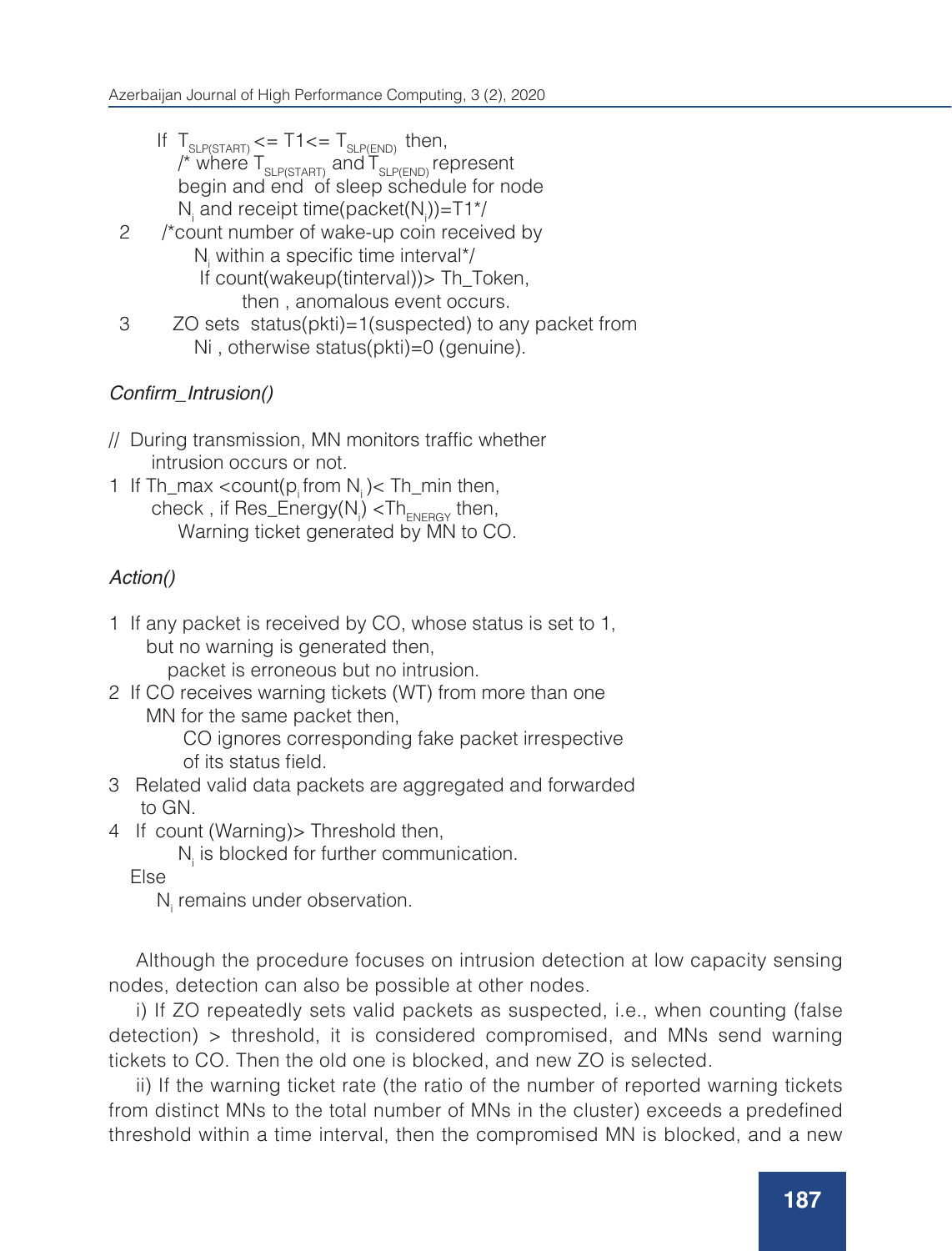one is selected.

iii) If MNs (more than one) detect CO's abnormal flow volume, they send warning tickets to GN. Then compromised CO is blocked, and the new one is selected.

#### 4. Conclusion

Wireless geo-sensor networks are susceptible to various security threats due to its deployment in the open and unprotected domain. As battery exhaustion attacks can quickly cut off parts of the geo-sensor network by exhausting compromised nodes' energy levels, early detection is essential. In this paper, an effort has been made to propose a collaborative model capable of detecting intrusion. The proposed SEGNET model aims to save the power consumption of sensor nodes from extending the network's lifetime, even in the face of attack. The proposed model virtually eliminates the probability of phantom detection (Chaki, R., & Chaki, N., 2007, June) by using three-step processes. The SEGNET model's workload is distributed among the components according to their capacity to avoid complete exhaustion of battery power. More studies are being undertaken to analyze the proposed model's performance and will be compared with other existing models.

### References

Chaki, R., & Chaki, N. (2007, June). IDSX: a cluster based collaborative intrusion detection algorithm for mobile ad-hoc network. In *6th International Conference on Computer Information Systems and Industrial Management Applications (CIS-IM'07)* (pp. 179-184). IEEE.

Chen, R. C., Hsieh, C. F., & Huang, Y. F. (2010). An isolation intrusion detection system for hierarchical wireless sensor networks. *J. Networks, 5*(3), 335-342.

Conti, M., Chong, S., et al. (2011). Research challenges towards the Future Internet. *Computer Communications, 34*(18), 2115-2134.

Falk, R., & Hof, H. J. (2009, June). Fighting insomnia: A secure wake-up scheme for wireless sensor networks. In *2009 Third International Conference on Emerging Security Information, Systems and Technologies* (pp. 191-196). IEEE.

Heinzelman, W. R., Kulik, J., & Balakrishnan, H. (1999, August). Adaptive protocols for information dissemination in wireless sensor networks. In *Proceedings of the 5th annual ACM/IEEE International Conference on Mobile Computing and Networking* (pp. 174-185).

Huo, G., & Wang, X. (2008, June). DIDS: A dynamic model of intrusion detection system in wireless sensor networks. In *2008 International Conference on Information and Automation* (pp. 374-378). IEEE.

Stajano, F., & Anderson, R. (1999, April). The resurrecting duckling: Security issues for ad-hoc wireless networks. In *International Workshop on Security Protocols* (pp. 172-182). Springer, Berlin, Heidelberg.